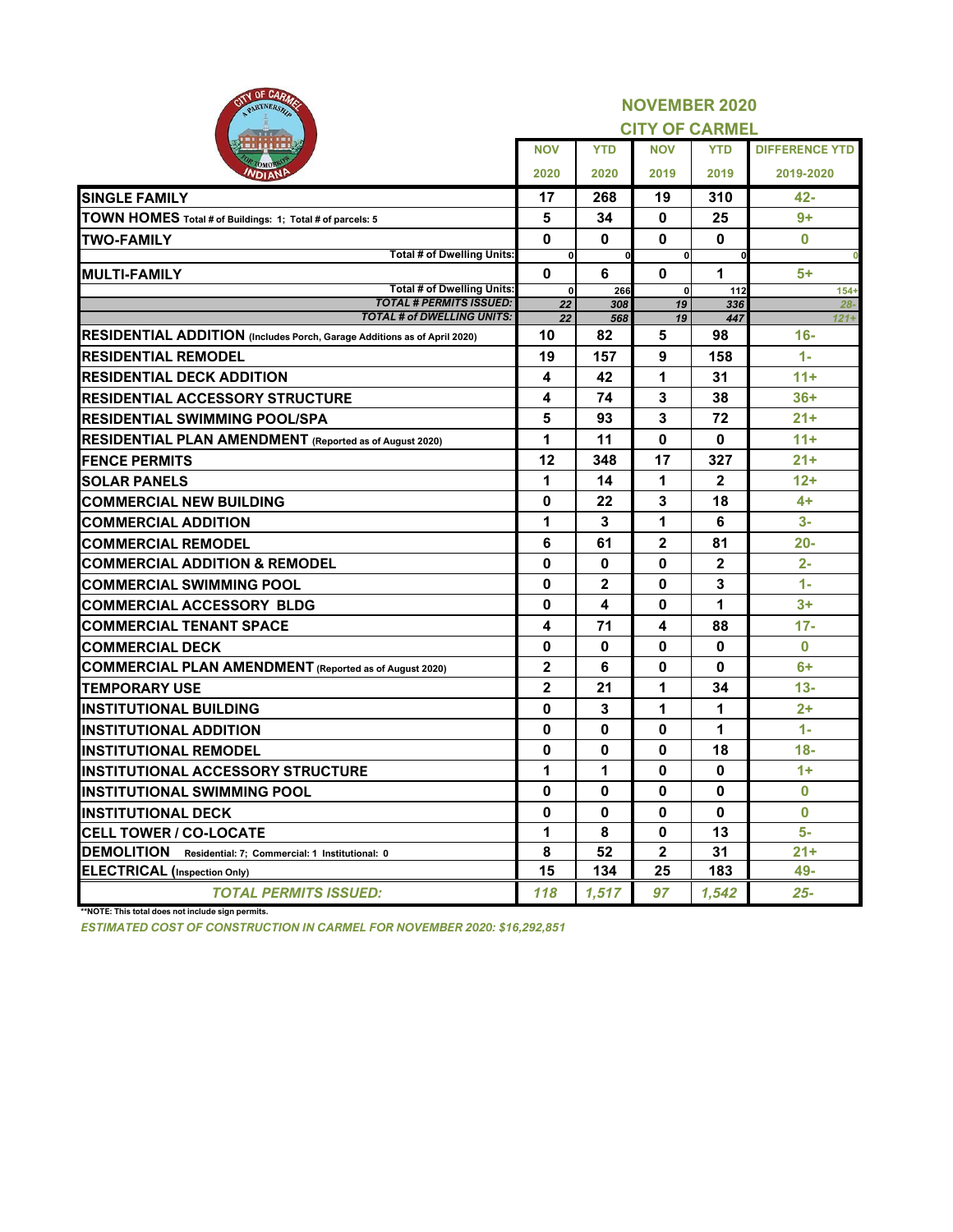### **D.O.C.S. BUILDING PERMIT ACTIVITY NOVEMBER 2020**

*COMMERCIAL, INSTITUTIONAL, & MULTI-FAMILY - NEW STRUCTURES, ACCESSORY BUILDINGS, ADDITIONS, TENANT FINISHES, REMODELS, POOLS, DECKS (Institutional includes churches, schools & public libraries)*

#### *Type of Construction \_\_\_\_\_\_\_ Total Permits Issued*

## **PERMITS ISSUED**

## **COMMERCIAL ADDITION:…………..……………..…….……………………….....................................................................................................1** *● Convivio, 11529 Spring Mill Rd. #300* **COMMERCIAL TENANT FINISH / REMODEL:…………..…….……...……..........................................................................................................9** *● Mamma Mia Gelato, 834 W. Main St.*

- 
- *● Circle K Convenience Store, 545 S. Rangeline Rd.*
- *● Renewal By Andersen, 1320 City Center Dr.*
- *● Herman & Kittle Properties, 310 E. 96th St.*
- *● Braunability R & D, 635 W. Carmel Dr.*
- *● Buff City Soap, 12597 Old Meridian St. #150*
- *● Flywheel, 10330 N. Meridian St.*
- *● Morgan Stanley Wealth Management, 800 E. 96th St.*
- *● St. Mark's UMC, 4780 E. 126th St.*

# **COMMERCIAL CERTIFICATES OF OCCUPANCY ISSUED**

#### **COMMERCIAL TENANT FINISH / REMODEL:……………..…….……………………….......................................................................................3**

- *● Strategic Capital Partners, 280 E. 96th St. #250*
- *● Everest ReInsurance, 11711 N. Meriidan St.*
- *● Bell Techlogix, 4400 W. 96th St.*

### **D.O.C.S. BUILDING & SIGN ACTIVITY BY YEAR**

|                                              | <b>NOV 2020</b> | <b>NOV 2019</b> | <b>NOV 2018</b> | <b>NOV 2017</b> | <b>NOV 2016</b> |
|----------------------------------------------|-----------------|-----------------|-----------------|-----------------|-----------------|
| <b>TOTAL BUILDING PERMITS ISSUED:</b>        | 118             | 97              | 117             | 103             | 119             |
| <b>TOTAL FENCE PERMITS ISSUED:</b>           | 12              | 17              | 22              | 13              | --              |
| <b>TOTAL SIGN PERMITS:</b>                   | 26              | 32              | 28              | 20              | 20              |
| <b>TOTAL PUBLIC EVENT BANNERS:</b>           |                 | 11              |                 |                 | 6               |
| <b>BUILDING INSPECTIONS PERFORMED:</b>       | 483             | 495             | 592             | 562             | 558             |
| <b>BUILDING PLAN REVIEWS:</b>                | 106             | 69              | 71              | 72              | 107             |
| <b>PUBLIC REQUEST FOR INFORMATION (RFI):</b> | 43              | 44              | 25              | 53              | 27              |

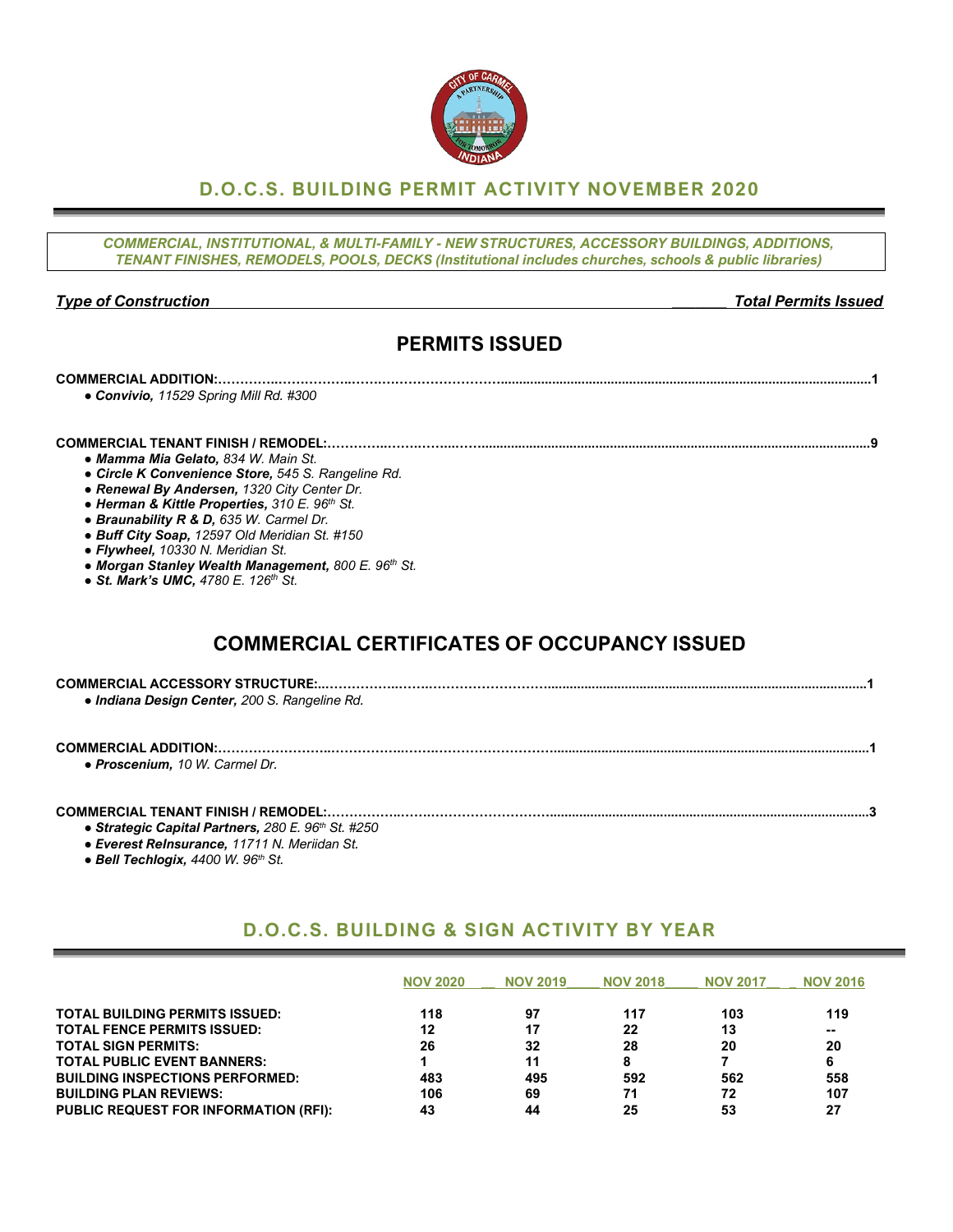

## **D.O.C.S. CODE ENFORCEMENT ACTIVITY NOVEMBER 2020**

#### *CODE ENFORCEMENT TASK REPORT SUMMARY FOR NOVEMBER 2020*

| <b>COMPLAINTS RECEIVED</b> | <b>TOTAL:</b> | <b>INSPECTION STATISTICS</b> | <b>TOTAL:</b>            |               |     |
|----------------------------|---------------|------------------------------|--------------------------|---------------|-----|
| EMAIL                      | 0             | <b>NEW CASES</b>             | 87                       |               |     |
| "MY CARMEL" APP            |               |                              |                          |               | 86  |
| <b>PHONE</b>               | 5             |                              |                          |               |     |
| <b>REFERRAL</b>            | 0             |                              | INITIAL VIOLATION NOTICE |               | 42  |
| <b>STAFF</b>               | 74            | <b>RE-INSPECTIONS</b>        |                          |               | 214 |
| <b>WALK-IN</b>             |               | <b>CLOSED CASES</b>          |                          |               | 103 |
| <b>INSPECTIONS BY AREA</b> | <b>WEST</b>   | <b>CENTRAL</b>               | <b>EAST</b>              | <b>TOTAL:</b> |     |
| <b>NEW CASES</b>           | 13            | 50                           | 24                       | 87            |     |
| INITIAL INSPECTIONS        | 12            | 50                           | 24                       | 86            |     |
| <b>RE-INSPECTIONS</b>      | 9             | 97                           | 108                      | 214           |     |
| <b>CLOSED CASES</b>        | 5             | 76                           | 22                       | 103           |     |

#### *CODE ENFORCEMENT MONTHLY REPORT FOR NOVEMBER 2020*

| <b>TYPE OF COMPLAINT/VIOLATION</b> | <b>NEW CASES</b> | <b>TYPE OF COMPLAINT/VIOLATION</b> | <b>NEW CASES</b> |
|------------------------------------|------------------|------------------------------------|------------------|
| <b>BUILDING CODE VIOLATIONS</b>    | 4                | PROPERTY MAINTENANCE               | 4                |
| <b>COMMERCIAL VEHICLE</b>          | 6                | RECREATIONAL VEHICLE               | 9                |
| <b>DUMPSTER</b>                    |                  | RIGHT-OF-WAY OBSTRUCTION           | 4                |
| <b>FARM ANIMALS</b>                | 0                | <b>SIDEWALK</b>                    | 0                |
| <b>FENCE VIOLATION</b>             | 2                | <b>SIGNS</b>                       | 148              |
| <b>GRASS OR WEEDS</b>              | 0                | TRASH/DEBRIS                       | 23               |
| <b>HOME OCCUPATION</b>             | 0                | UNSAFE BUILDING                    | 0                |
| NOISE REGULATIONS                  |                  | <b>JUNK VEHICLE</b>                | 9                |
| OPEN AND ABANDONED                 | 0                | ZONING USE VIOLATIONS              |                  |
| <b>OUTDOOR STORAGE</b>             | 18               | SNOW AND ICE REMOVAL               | 0                |
| PARKING IN LAWN/GREENBELT          | 18               | <b>OTHER</b>                       | 2                |
|                                    |                  | <b>TOTAL</b>                       | 250              |

*FORECLOSURE MONITORING SUMMARY FOR NOVEMBER 2020*

| <b>COMPLAINTS RECEIVED</b> | <b>TOTAL:</b> |
|----------------------------|---------------|
| NEW CASES                  |               |
| INITIAL INSPECTIONS        |               |
| ABATEMENT                  | O             |
| INITIAL VIOLATION NOTICE   |               |
| RE-INSPECTIONS             | 5             |
| CLOSED CASES               | 1             |
|                            |               |

| <b>FORECLOSURE STATISTICS</b> | <b>WEST</b> | <b>CENTRAL</b> | <b>EAST</b> | <b>TOTAL:</b> |
|-------------------------------|-------------|----------------|-------------|---------------|
| <b>NEW CASES</b>              |             |                |             |               |
| INITIAL INSPECTIONS           |             |                |             |               |
| RE-INSPECTIONS                |             |                |             | b.            |
| <b>CLOSED CASES</b>           |             | $^{\circ}$     |             |               |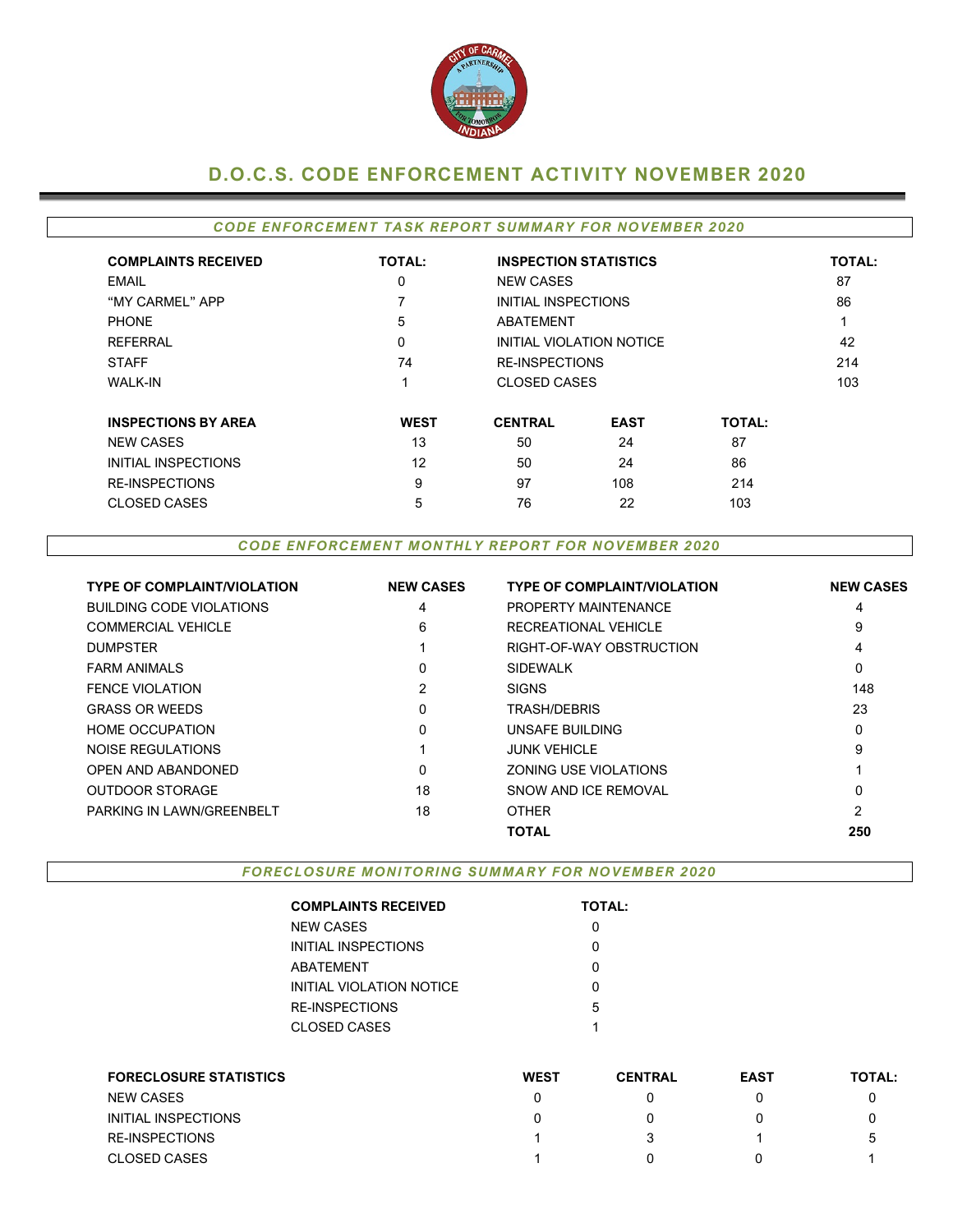# **DEPARTMENT OF COMMUNITY SERVICES INCOME REPORT NOVEMBER 1-30, 2020**



| <b>TRANSACTION TYPE:</b>                                                     | <b>TRANSACTIONS:</b> | <b>AMOUNT:</b>                     |
|------------------------------------------------------------------------------|----------------------|------------------------------------|
| BUILDING PERMITS: [Includes the fee for full Certificate of Occupancy (C/O)] | 98                   | \$<br>79,453.44                    |
| <b>DEMOLITION PERMITS:</b>                                                   | 8                    | \$<br>1,686.00                     |
| <b>LATE FEES:</b>                                                            | $\overline{2}$       | \$<br>1,502.00                     |
| RE-INSPECTION, ADDITIONAL INSPECTION, AND/OR TEMPORARY C/O:                  | 20                   | \$<br>2,572.00                     |
| PLAN AMENDMENT: (Commercial / Institutional)                                 | $\overline{2}$       | \$<br>742.00                       |
| <b>PLAN AMENDMENT: (Residential)</b>                                         | 1                    | \$<br>184.00                       |
| <b>SPECIAL EVENT PERMITS:</b>                                                | 0                    | \$                                 |
| TEMPORARY USE PERMITS/EXTENSIONS:                                            | 1                    | \$<br>371.00                       |
| <b>APPEALS:</b>                                                              | 1                    | \$<br>179.00                       |
| <b>FENCE PERMITS:</b>                                                        | 10                   | \$<br>530.00                       |
| FENCE LIABILITY WAIVER: (Paid to Hamilton County)                            | 12                   | \$<br>336.00                       |
| <b>ABATEMENT:</b>                                                            | 0                    | \$<br>۰                            |
| ADLS:                                                                        | 0                    | \$                                 |
| <b>ADLS AMENDMENT:</b>                                                       | 0                    | \$                                 |
| <b>COMMITMENT AMENDMENT:</b>                                                 | 0                    | \$                                 |
| <b>DEVELOPMENT PLAN:</b>                                                     | $\mathbf 0$          | \$<br>-                            |
| <b>DEVELOPMENT PLAN AMENDMENT:</b>                                           | 0                    | \$                                 |
| <b>HPR REVIEW:</b>                                                           | $\Omega$             | \$<br>۰                            |
| <b>ORDINANCE AMENDMENT:</b>                                                  | 0                    | \$                                 |
| <b>PLAT VACATE:</b>                                                          | $\Omega$             | \$<br>$\overline{\phantom{0}}$     |
| <b>PRIMARY PLAT:</b>                                                         | 0                    | \$                                 |
| <b>PRIMARY PLAT AMENDMENT:</b>                                               | $\overline{2}$       | \$<br>1,034.00                     |
| <b>PUD ORDINANCES:</b>                                                       | $\Omega$             | \$<br>$\qquad \qquad \blacksquare$ |
| <b>REZONE:</b>                                                               | 0                    | \$<br>$\overline{\phantom{a}}$     |
| <b>ADDITIONAL WAIVER:</b>                                                    | $\Omega$             | \$<br>$\overline{\phantom{a}}$     |
| <b>SDR SITE PLAN REVIEW:</b>                                                 | 0                    | \$                                 |
| <b>SECONDARY PLAT/REPLAT:</b>                                                | $\overline{2}$       | \$<br>740.00                       |
| <b>SUBDIVISION WAIVER:</b>                                                   | $\Omega$             | \$                                 |
| <b>MISC. ZONING WAIVER:</b>                                                  | 0                    | \$<br>$\overline{\phantom{a}}$     |
| <b>TAC ONLY:</b>                                                             | 0                    | \$                                 |
| <b>DEVELOPMENT STANDARDS VARIANCE:</b>                                       | 4                    | \$<br>2,381.00                     |
| <b>HEARING OFFICER REVIEW:</b>                                               | 4                    | \$<br>582.00                       |
| <b>SPECIAL EXCEPTION VARIANCE:</b>                                           | 0                    | \$                                 |
| <b>SPECIAL USES: (Includes Special Use Amendments)</b>                       | 0                    | \$                                 |
| <b>USE VARIANCE:</b>                                                         | 1                    | \$<br>1,878.00                     |
| <b>SIGN PERMITS:</b>                                                         | 29                   | \$<br>6,324.67                     |
| <b>ZONING DETAILS/LETTER:</b>                                                | 1                    | \$<br>107.00                       |
| PARK & RECREATION IMPACT FEE (PRIF):                                         | 21                   | \$<br>94,882.00                    |
| <b>TOTALS:</b>                                                               |                      |                                    |
| <b>GENERAL FUND #101:</b>                                                    |                      | \$<br>100,602.11                   |
| PRIF ACCOUNT #106:                                                           |                      | \$<br>91,910.00                    |
| PRIF ACCOUNT # 902:                                                          |                      | \$<br>2,972.00                     |
| <b>UTILITY FEES: (Sewer/Water permits)</b>                                   |                      | \$<br>69,119.00                    |
| <b>TOTAL DEPOSIT:</b>                                                        |                      | \$<br>264,603.11                   |
| <b>Last Month's General Fund Deposit:</b>                                    |                      | \$<br>174,564.08                   |
| <b>Last Month's Total Deposit:</b>                                           |                      | \$<br>382,641.08                   |

**NOTE: Receipts were deposited for 19 business days this month.**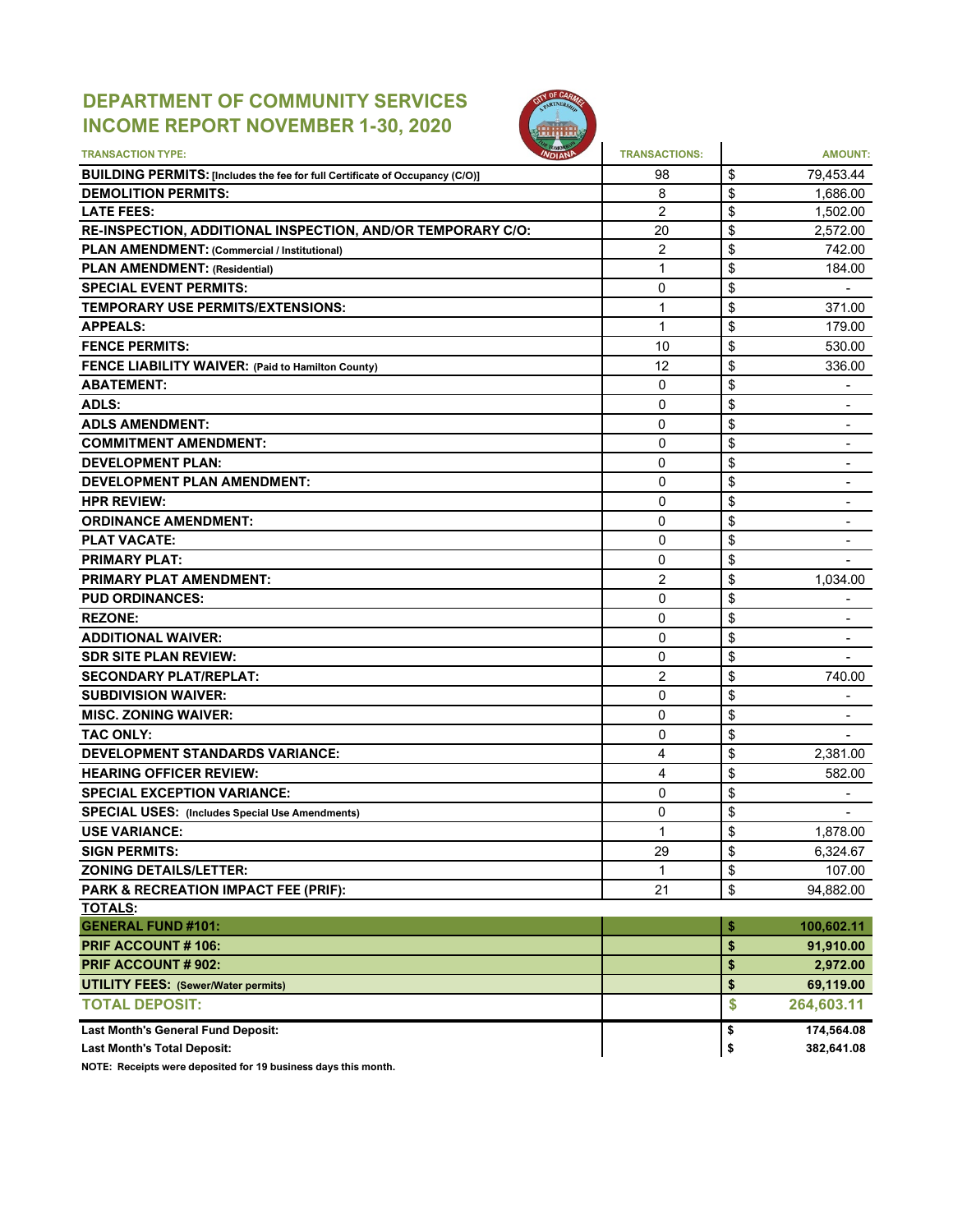#### **City of Carmel Monthly Permits Issued 11/1/2020 - 11/30/2020**

**Page 1**

| Issue              | Status                         | Permit NO<br>Lot       | Subdivision                                     | Property Address                            | Permit Type Description  | Estimated      | <b>Contact Name</b><br>Sq Ft                        | <b>Contact Address</b>           | Contact City, State Zip | Property Owner (as listed per applicant)  | Owner Address                | Owner City, State Zip                 |
|--------------------|--------------------------------|------------------------|-------------------------------------------------|---------------------------------------------|--------------------------|----------------|-----------------------------------------------------|----------------------------------|-------------------------|-------------------------------------------|------------------------------|---------------------------------------|
|                    |                                |                        |                                                 |                                             |                          | Cost of        |                                                     |                                  |                         |                                           |                              |                                       |
| Date               |                                |                        |                                                 |                                             |                          | Construction   |                                                     |                                  |                         |                                           |                              |                                       |
|                    |                                |                        |                                                 |                                             |                          |                |                                                     |                                  |                         |                                           |                              |                                       |
|                    | 11/2/2020   ISSUED             | F-2020-00373           | MOHAWK CROSSING                                 | 12935 LIMBERLOST DR. CARMEL. 46033          | <b>FENCE - NEW</b>       |                | Cameron Fence Builders                              | 7828 Zionsville Rd               | Indianapolis, IN 46268  | Jennifer Hendrix                          | 12935 Limberlost Dr.         | Carmel, IN 46033                      |
|                    | <b>ISSUED</b>                  | F-2020-00374           | <b>EXINGTON FARMS</b>                           | 10757 BELMONT CIR, INDIANAPOLIS, 46280      | <b>FENCE - NEW</b>       |                | Glidden Fence Co., Inc                              | PO Box 481                       | Westfield, IN 46074     | Teri Morning                              | 10757 Belmont Circle         | Indianapolis, IN 46280                |
|                    | <b>ISSUED</b>                  | B-2020-01129           | <b>LEXINGTON FARMS</b>                          | 1124 KEENELAND CT, INDIANAPOLIS, 46280      | <b>RES - ELECTRICAL</b>  |                | Kenneth Jackson                                     |                                  |                         |                                           |                              |                                       |
|                    | <b>ISSUED</b>                  | B-2020-01098<br>192    | LAKES AT HAZEL DELL                             | 6029 HOLLYTHORN PL, CAR, 46033              | <b>RES - REMODEI</b>     | \$65,410.23    | 1.370.00 Kendra Bunch                               | 8847 Commerce Park Place Suite J | Indianapolis, IN 46268  | Todd and Stacy Johnson                    | 6029 Hollythorn Place        | Carmel, IN 49033                      |
|                    | <b>ISSUED</b>                  | B-2020-01099           | RIDGE AT HAYDEN RUN                             | 2977 DA VINCI DR, CAR, 46074                | <b>RES - REMODEI</b>     | \$29,096.48    | 926.00 Kendra Bunch                                 | 8847 Commerce Park Place Suite J | Indianapolis, IN 46268  | Jordan Magner                             | 2977 Da Vinci Drive          | Carmel, IN 46074                      |
| 11/3/2020   ISSUED |                                | B-2020-01021           | CARMEL VIEW                                     | 220 CARMEL VIEW DR, CAR, 46032              | <b>RES - ADDITION</b>    | \$150,000.00   | 1,350.00 Connor Ray                                 | 201 Carmelview Drive             | Carmel, IN 46032        | Connor Ray                                | 201 Carmelview Drive         | Carmel, IN 46032                      |
|                    | <b>ISSUED</b>                  | B-2020-01105           |                                                 | 211 W MAIN ST, CAR, 46032                   | COMM - COMAMEND          |                | John Smith                                          | 5261 North Tacoma Ave., Suite A  | Indianapolis, IN 46220  | Garmong                                   | 211 West Main Street         | Carmel, IN 46032                      |
|                    | <b>ISSUED</b>                  | B-2020-00988<br>137    | AVIAN GLEN                                      | 5103 PELICAN PL, CAR, 46033                 | <b>RES - DECK</b>        | \$54,800.00    | 1,200.00 Kyla Scheuermann                           | 7802 E 88th Street               | Indianapolis, IN 46256  | Kris & Chris Wu                           | 5103 Pelican Place           | Carmel, in 46033                      |
|                    | <b>ISSUED</b>                  | B-2020-01086           | CROOKED STICK ESTATES                           | 2049 ST ANDREWS CIR, CAR, 46032             | RES - DEMO               |                | Jim Arthur                                          | 5780 E 25th Street               | Indianapolis, IN 46218  | Andrew LeBlanc                            | 2049 St Andrews Circle       | Carmel, IN 46032                      |
|                    | <b>ISSUED</b>                  | B-2020-01103           | OVERBROOK FARMS                                 | 14190 OVERBROOK DR. CAR. 46074              | <b>RES - REMODEI</b>     | \$19,087.08    | 544.00 Kendra Bunch                                 | 8847 Commerce Park Place Suite J | Indianapolis, IN 46268  | Fuad & Saima Butt                         | 14190 Overbrooke Drive       | Carmel, IN 46074                      |
|                    | <b>ISSUED</b>                  | B-2020-00840           |                                                 | 640 1ST AVE NE, CAR, 46032                  | <b>RES - DEMO</b>        |                | Casey-Bertram Construction                          | 5780 E 25th Street               | Indianapolis, IN 46218  | Wedgewood Building Company                | 32 First Street NE           | Carmel, IN 46032                      |
|                    |                                |                        |                                                 |                                             |                          |                |                                                     |                                  |                         |                                           |                              |                                       |
|                    | <b>ISSUED</b>                  | B-2020-01037           | <b>FOSTER ESTATES</b>                           | 14344 JEREMY DR, CARMEL, 46033              | <b>RES - DECK</b>        | \$49,960.00    | 750.00 Bella Vista Landscaping                      | 5535 n penn                      | indpls, in 46220        | sara kane                                 | 14344 Jeremy dr.             | carmel, in 46033                      |
|                    | <b>ISSUED</b>                  | B-2020-01064           | WINDSOR GROVE II                                | 10579 NOMA CT, CAR, 46032                   | <b>RES-ACCSTRCT</b>      | \$32,100.00    | 400.00 Kyla Scheuermann                             | 7802 E 88th Street               | Indianapolis, IN 46256  | Teresa & Etienne Van Niekerk              | 10579 Noma Court             | Carmel, IN 46032                      |
|                    | 11/4/2020   ISSUED             | B-2020-01058           | R A FRANKE SUBDIVISION                          | 12597 OLD MERIDIAN ST #150, CARMEL<br>16032 | COMM - NWTENFIN          | \$80,433.00    | 1,594.00 Accell Construction Management, Inc.       | 5701 Fortune Circle S. Ste. O    | Indianapolis, IN 46241  | Louisville Soap, LLC                      | 445 E. Market St. Ste. 310   | ouisville, KY 40202                   |
|                    | ISSUED                         | B-2020-01149           | HOLADAY HILLS & DALES                           | 2410 E 99TH ST, IND, 46280                  | <b>RES - ELECTRICAL</b>  |                | Pawel David                                         | 7802 Holly Creek Ln              | Indianapolis, IN 46240  | Glenn Huffman                             | 2410 e 99th st               | Carmel, IN 46280                      |
|                    | <b>ISSUED</b>                  | B-2020-01151           |                                                 | 683 E 116TH ST                              | <b>INST - ELECTRICAL</b> |                | <b>Brad Pease</b>                                   | 1 Civic Sq                       | Carmel, IN 46032        |                                           |                              |                                       |
|                    | <b>ISSUED</b>                  | B-2020-00992           | CARMEL SCIENCE &                                | 635 W CARMEL DR, CAR, 46032                 | COMM - NWTENFIN          | \$1,222,400.00 | 20,009.00 Capitol Construction Services             | 11051 Village Square Lane        | Fishers, IN 46038       | Atapco Carmel, Inc.                       | One South Street, Suite 2800 | Baltimore, MA 21202                   |
|                    |                                |                        | TECHNOLOGY PARK                                 |                                             |                          |                |                                                     |                                  |                         |                                           |                              |                                       |
|                    | <b>ISSUED</b>                  | B-2020-01150           |                                                 | 847 E 116TH ST                              | <b>INST - ELECTRICAL</b> |                | <b>Brad Pease</b>                                   | l Civic Sq                       | Carmel, IN 46032        |                                           |                              |                                       |
|                    | 11/5/2020   ISSUED             | F-2020-00387           | KINGSWOOD                                       | 11179 WESTMINSTER WAY, CAR, 46033           | <b>FENCE - NEW</b>       |                | Amerifence                                          |                                  |                         | Evan Fiorenza                             | 11179 Westminster Way        | Carmel, IN 46033                      |
|                    | <b>ISSUED</b>                  | B-2020-01025           |                                                 | 730 1ST AVE NE, CAR, 46032                  | RES - DEMO               |                | Nick Brothers                                       | 916 E. Westfield Blvd.           | Indianapolis, IN 46220  | Mike & Courtney Culver                    | 97 9th St NW                 | Carmel, in 46032                      |
|                    | <b>ISSUED</b>                  | B-2020-01003           |                                                 | 834 W MAIN ST, CAR, 46032                   | COMM - REMODEI           | \$60,000.00    | 1,500.00 lucio romani                               | 168 Aspen way                    | carmel, IN 46032        | tharp realty                              | 6910 shadeland ave suite 200 | indianapolis, in 46220                |
|                    | <b>ISSUED</b>                  | B-2020-01030<br>45A    | WATERFRONT OF WEST CLAY                         | 11837 WEST RD, ZIONSVILLE, 46077            | <b>RES - SGNLFAM</b>     | \$522,844.00   | 4,278.00 Paul Shoopman                              | 11731 Cold Creek Court           | Zionsville, IN 46077    | Paul Shoopman                             | 11731 Cold Creek Court       | Zionsville, IN 46077                  |
|                    | <b>ISSUED</b>                  | B-2020-00862           | DEERFIELD                                       | 1 DEERFIELD CIR, CAR, IN, 46032             | <b>RES - REMODEI</b>     | \$20,000.00    | 420.00 Barry Stoots                                 | 8070 Filly Lane                  | Indianapolis, IN 46168  | Kirby Browning                            | 1 Deerfield Cir              | Carmel, IN 46032                      |
|                    | <b>ISSUED</b>                  | F-2020-00226           | <b>SADDLE CREEK</b>                             | 14242 ESPRIT DR, CARMEL, 46074              | <b>FENCE - NEW</b>       |                | Pavan Kumar Vatsavai                                | 14242 Esprit Dr                  |                         | Pavan Kumar Vatsavai                      |                              | Carmel, IN 46074                      |
|                    |                                |                        |                                                 |                                             |                          |                |                                                     |                                  | Carmel, IN 46074        |                                           | 14242 Esprit Dr              |                                       |
|                    | <b>ISSUED</b>                  | B-2020-01067<br>194    | LAKES AT HAZEL DELL                             | 6013 HOLLYTHORN PL, CARMEL, 46033           | <b>RES - ADDITION</b>    | \$28,000.00    | 760.00 Ben Quakenbush - Outdoor Concepts, Ponds LLC | 8166 Main St                     | Coatsville, IN 46121    | Nicholas and Mary Birk                    | 6013 Hollythorn Place        | Carmel, IN 46033                      |
|                    | <b>ISSUED</b>                  | B-2020-00984           | BROOKSHIRE NORTH                                | 12972 ANDOVER DR. CARMEL, 46033             | <b>RES - REMODEL</b>     | \$35,000.00    | 1,085.00 Adam Wicker                                | 11564 Creekside Lane             | Carmel, IN 46033        | Josh DeMoe                                | 12972 Andover Dr             | Carmel, IN 46033                      |
| 11/6/2020   ISSUED |                                | B-2020-01161           |                                                 | 12520 OLD MERIDIAN ST, CAR, 46032           | COMM - ELECTRICAL        |                | Heather Peek                                        | 3620 Developers Road             | Indianapolis, IN 46227  | City of Carmel                            |                              |                                       |
|                    | <b>ISSUED</b>                  | B-2020-01094           | WOODSIDE AT WEST CLAY                           | 13654 WOODSIDE HOLLOW DR, CARMEL<br>46032   | <b>RES - REMODEI</b>     | \$1,000.00     | 450.00 Eric Han                                     | 13654 Woodside Hollow Dr         | Carmel, IN 46032        | Eric Han                                  | 13654 Woodside Hollow Dr.    | Carmel, IN 46032                      |
|                    | <b>ISSUED</b>                  | B-2020-01142           |                                                 | 5801 E 116TH ST, CARMEL, 46033              | TEMPUSE - SPCLEVNT       |                | <b>Brock Craig</b>                                  | 8521 zionsville road             | indianapolis, IN 46268  | <b>Black Iris Estates</b>                 | 5801 E 116th st              | carmel, in 46033                      |
| 11/9/2020 ISSUED   |                                | B-2020-00475           |                                                 | 220 2ND ST SW, CAR, 46032                   | COMM - REMODEL           | \$200,000.00   | 1,400.00 Kevin Paul                                 | 220 2nd St SW                    | Carmel, IN 46032        | Tomahawk Holdings, LLC                    | 12702 Meeting House RD       | Carmel, IN 46032                      |
|                    | <b>ISSUED</b>                  | B-2020-01165           | <b>GLENWOOD</b>                                 | 3209 BIRCH CANYON DR, CARMEL, 46033         |                          |                | Noah Worley                                         | 5930 Mcfarland Rd                | Indy, IN 46227          | Matthew Phelps                            | 3209 Birch Canyon drive      | Carmel, IN 46033                      |
|                    |                                |                        |                                                 |                                             | <b>RES - ELECTRICAL</b>  |                |                                                     |                                  |                         |                                           |                              |                                       |
|                    | <b>ISSUED</b>                  | B-2020-01073<br>1, Pt2 | WILLIAMS CREEK MANOR                            | 11602 WILLIAMS CREEK DR, CARMEL, 46032      | <b>RES - ADDITION</b>    | \$52,000.00    | 832.00 Sorgen Builders, LLC                         | 16850 Joliet Rd                  | Westfield, IN 46074     | Doug Winston                              | 11602 Williams Creek Dr      | Carmel, IN 46032                      |
|                    | <b>ISSUED</b>                  | B-2020-01162<br>167    | COOL CREEK NORTH                                | 1524 2ND WAY E, CAR, 46033                  | <b>RES - ELECTRICAL</b>  |                | Laura Root                                          | Directors Row Suite B            | Indianapolis, IN 46241  | David McKay                               | 1524 2nd Way East            | Camel, In 46033                       |
|                    | <b>ISSUED</b>                  | B-2020-01081           | ALBANY PLACE                                    | 14317 MARSDALE PL, CAR, 46074               | <b>RES - SGNLFAM</b>     | \$615,000.00   | 8,182.00 Drees Premiere Homes                       | 900 E 96th St                    | Indianapolis, IN 46240  | Drees Homes                               | 900 E 96th St                | Indianapolis, IN 46240                |
|                    | <b>ISSUED</b>                  | B-2020-01093           | DELAWARE COMMONS AT HAZEL<br><b>DELL SUMMIT</b> | 5672 OTTAWA PASS, CARMEL, 46033             | <b>RES - REMODEI</b>     | \$32,300.00    | 1,349.00 Gene Snodgrass                             | 12340 E. 131st St.               | Fishers, IN 46037       | Kurt Aikman                               | 5672 Ottawa Pass             | Carmel, IN 46033                      |
|                    | <b>ISSUED</b>                  | B-2020-01018           | ABERDEEN BEND                                   | 13061 ABERDEEN BND, CARMEL, 46032           | <b>RES - POOL</b>        | \$68,854.00    | 1,160.00 Maranda Bruckner                           |                                  | Carmel, IN 46032        | Maranda Bruckner                          | 13061 Aberdeen Bend          | Carmel, IN 46032                      |
|                    |                                |                        |                                                 |                                             |                          |                |                                                     |                                  |                         |                                           |                              |                                       |
|                    | <b>ISSUED</b>                  | B-2020-01041           |                                                 |                                             |                          |                |                                                     |                                  |                         |                                           |                              |                                       |
| 11/10/2020 ISSUED  |                                |                        | WOODSIDE AT WEST CLAY                           | 13667 SOUNDVIEW PL, CAR, 46032              | <b>RES - SGNLFAM</b>     | \$392,000.00   | 2,566.00 David Weekley Homes                        | 9310 N. Meridian Suite 100       | Indianapolis, IN 46260  | Weekley Homes LLC                         | 1111 North Post Oak Rd       | Iouston, TX 77055                     |
|                    |                                | B-2020-01060<br>327    | VILLAGE OF WESTCLAY                             | 2582 FILSON ST, CARMEL, 46032               | <b>RES - TWNHOUSE</b>    | \$201,000.00   | 2,150.00 Onyx and East, LLC                         | 1828 Central Avenue, STE 100     | Indianapolis, IN 46202  | Onyx and East, LLC                        | 1828 Central Avenue, STE 100 | Indianapolis, IN 46202                |
|                    | <b>ISSUED</b>                  | F-2020-00391           | FAIRGREEN TRACE                                 | 1536 GLEN MANOR CT, CARMEL, 46032           | <b>FENCE - NEW</b>       |                | Country Gardens                                     | 10714 Deandra Dr                 | Zionsville, IN 46077    | Paul Arbouw / Paula McClellan             | 1536 Glen Manor Ct           | Carmel, IN 46032                      |
|                    | <b>ISSUED</b>                  | B-2020-01123           | ESTATES AT TOWNE MEADOW                         | 2699 TOWNE MEADOW DR, CAR, 46032            | <b>RES - SGNLFAM</b>     | \$668,000.00   | 7,350,00 Pulte Homes of Indiana, LLC                | 11590 N. Meridian St. #530       | Carmel, IN 46032        | Pulte Homes of Indiana, LLC               | 11590 N. Meridian St. #530   | Carmel, IN 46032                      |
|                    | <b>ISSUED</b>                  | B-2020-01059<br>1328   | VILLAGE OF WESTCLAY                             | 2580 FILSON ST, CARMEL, 46032               | <b>RES - TWNHOUSE</b>    | \$201,000.00   | 2,150.00 Onyx and East, LLC                         | 1828 Central Avenue, STE 100     | Indianapolis, IN 46202  | Onyx and East, LLC                        | 1828 Central Avenue, STE 100 | Indianapolis, IN 46202                |
|                    | <b>ISSUED</b>                  | B-2020-01095<br>46     | AVIAN GLEN                                      | 5072 PELICAN PL, CARMEL, 46033              | <b>RES - ADDITION</b>    | \$19,000.00    | 360.00 Daniel Brinkman                              | 1215 E. 106th Street             | Carmel, IN 46280        | Jim and Joann Leeds                       | 5072 Pelican Place           | Carmel, IN 46033                      |
|                    | <b>ISSUED</b>                  | B-2020-01113           | WALNUT CREEK WOODS                              | 10664 WALNUT CREEK DR, CARMEL, 46032        | <b>RES - POOL</b>        | \$126,800.00   |                                                     | 6849 Hawthorn Park Drive         | Indianapolis, IN 46220  | Jayne Palkowitz                           | 10664 Walnut Creek Drive     | Carmel, IN 46032                      |
|                    |                                |                        |                                                 |                                             |                          |                | 1,040.00 Jeff Barton                                |                                  |                         |                                           |                              |                                       |
|                    | <b>ISSUED</b>                  | B-2020-01056<br>1330   | VILLAGE OF WESTCLAY                             | 2576 FILSON ST, CARMEL, 46032               | <b>RES - TWNHOUSE</b>    | \$201,000.00   | 2,150.00 Onyx and East, LLC                         | 1828 Central Avenue, STE 100     | Indianapolis, IN 46202  | Onyx and East, LLC                        | 1828 Central Avenue, STE 100 | Indianapolis, IN 46202                |
|                    | <b>CLOSE</b>                   | F-2020-00375           | <b>JOHNSON ADDITION</b>                         | 105 PARK LN, CARMEL, 46032                  | <b>FENCE - NEW</b>       |                | Patrick Meharry                                     | 105 Park Lane                    | Carmel, IN 46032        | Patrick Meharry                           | 105 Park Lane                | Carmel, IN 46032                      |
|                    | <b>ISSUED</b>                  | B-2020-01183           |                                                 | 1392 W 96TH ST                              | <b>INST - ELECTRICAL</b> |                | <b>Brad Pease</b>                                   | 1 Civic Sq                       | Carmel, IN 46032        |                                           |                              |                                       |
|                    | <b>ISSUED</b>                  | B-2020-01019           | <b>GIDEON NEWBY</b>                             | 545 S RANGELINE RD, CARMEL, 46032           | COMM - REMODEL           | \$40,000.00    | 2,686.00 Project CSI, LLC                           | 11411 Overlook Drive             | Fishers, IN 46037       | Mac's Convenience Stores, LLC             | 4080 W. Jonathon Moore Pike  | Columbus, IN 47201                    |
|                    | <b>ISSUED</b>                  | B-2020-01054<br>  1331 | VILLAGE OF WESTCLAY                             | 2574 FILSON ST, CAR, 46032                  | RES - TWNHOUSE           | \$201,000.00   | 2,150.00 Onyx and East, LLC                         | 1828 Central Avenue, STE 100     | Indianapolis, IN 46202  | Onyx and East, LLC                        | 1828 Central Avenue, STE 100 | Indianapolis, IN 46202                |
|                    | <b>ISSUED</b>                  | B-2020-01119           | CARMELWOOD                                      | 135 AUDUBON DR, CARMEL, 46032               | <b>RES - REMODEL</b>     | \$45.00        | 1,563.00 Jeremy Frodge                              | 14553 Chelsea Ct.                | Carmel, IN 46033        | Grant Kirsh                               | 135 Audubon Drive            | Carmel, In 46032                      |
|                    | <b>ISSUED</b>                  | B-2020-01057   1329    | <b>VILLAGE OF WESTCLAY</b>                      | 2578 FILSON ST, CARMEL, 46032               | <b>RES - TWNHOUSE</b>    | \$201,000.00   | 2,150.00 Onyx and East, LLC                         | 1828 Central Avenue, STE 100     | Indianapolis, IN 46202  | Onyx and East, LLC                        | 1828 Central Avenue, STE 100 | Indianapolis, IN 46202                |
|                    | <b>ISSUED</b>                  | B-2020-00880           | <b>VILLAGE OF WESTCLAY</b>                      | 1814 BEAUFAIN ST, CAR, 46032                | <b>RES - ADDITION</b>    | \$40,000.00    | 80.00 Rob Cooper Bespoke Construction               | 8575 Zionsville Road             | Indianapolis, IN 46268  | Sanjay Patel                              | 1814 Beaufain St.            | Carmel, IN 46032                      |
| 11/12/2020 ISSUED  |                                | B-2020-01125 34        | <b>GRAMERCY WEST</b>                            | 843 TEMPLETON DR, CARMEL, 46032             | <b>RES - SGNLFAM</b>     | \$276,000.00   | 2,706.00 David Weekley Homes                        | 9310 N. Meridian Suite 100       | Indianapolis, IN 46260  | Weekley Homes LLC                         | 1111 North Post Oak Rd       |                                       |
|                    |                                |                        |                                                 | 1256 LAURELWOOD, CAR, 46032                 |                          |                |                                                     |                                  |                         |                                           |                              | Houston, TX 77055                     |
|                    | <b>ISSUED</b>                  | $B-2020-01114$   42    | LAURELWOOD                                      |                                             | RES - POOL               | \$90,908.00    | $2,000.00$ Jeff Barton                              | 6849 Hawthorn Park Drive         | Indianapolis, IN 46220  | Kevin Langford                            | 1256 Laurelwood              | Carmel, IN 46032                      |
|                    | <b>ISSUED</b>                  | B-2020-01124           | <b>BEAR CREEK SOUTH</b>                         | 14206 DENALI DR, CARMEL, 46074              | <b>RES - SGNLFAM</b>     | \$489,000.00   | 5,821.00 Pulte Homes of Indiana, LLC                | 11590 N. Meridian St. #530       | Carmel, IN 46032        | Pulte Homes of Indiana, LLC               | 11590 N. Meridian St. #530   | Carmel, IN 46032                      |
|                    | <b>ISSUED</b>                  | B-2020-01066           | <b>SPRING MILL PLACE</b>                        | 10923 SPRINGMILL LN, CARMEL, 46032          | <b>RES-ACCSTRCT</b>      | \$45,000.00    | 864.00 Pro-Built Garages                            | 11585 E 241 St                   | Cicero, In 46034        | Conrad and Donna Edwards                  | 10923 Spring Mill Ln         | Carmel, IN 46032                      |
|                    | <b>ISSUED</b>                  | B-2020-01090           |                                                 | 800 E 96TH ST, INDIANAPOLIS, 46240          | <b>COMM - NWTENFIN</b>   | \$734,452.00   | 4,035.00 Marz Construction Company                  | 26135 Anthony Rd.                | Arcadia, IN 46030       | Patrick Moyers                            | 600 E 96th Street            | Indianapolis, IN 46240                |
|                    | <b>ISSUED</b>                  | B-2020-01120           |                                                 | 11529 SPRING MILL RD #300, CARMEL, 46032    | COMM - ADDITION          | \$25,000.00    | 336.00 The Smart Pergola                            | 12958 Brighton Ave               | Carmel, IN 46032        | CBRE Global Investors, LLC AAF - Core The | PO Box 102047                | Pasadena, CA 91189-2047               |
|                    |                                |                        |                                                 |                                             |                          |                |                                                     |                                  |                         | Bridges, LP                               |                              |                                       |
|                    | <b>ISSUED</b>                  | F-2020-00370           | <b>STANFORD PARK</b>                            | 3457 MODESTO LN, CARMEL, 46074              | <b>FENCE - NEW</b>       |                | North Indy Fence Deck & Rail                        | 3499 Conner Street               | Noblesville, IN 46060   | Meyyappan Narayanan                       | 3457 Modesto Ln              | Carmel, IN 46074                      |
|                    | <b>ISSUED</b>                  | $B-2020-01143$ 60      | CROOKED STICK ESTATES                           | 11590 DITCH RD, CARMEL, 46032               | <b>RES - REMODEL</b>     | \$50,000.00    | 2,000,00 Andrius Doniela                            | 13120 Six Points Rd              | Carmel, IN 46032        | Andrius Doniela                           | 13120 Six Points Rd          | Carmel, IN 46032                      |
|                    | <b>ISSUED</b>                  | B-2020-01024           |                                                 | 880 W 116TH ST, CAR, 46032                  | <b>RES - ADDITION</b>    | \$200,000.00   | 1,765.00 Jeffrey Scott                              | 880 W 116th St                   | Carmel, IN 46032        | Jeffrey Scott                             | 880 W 116th St               | Carmel, IN 46032                      |
|                    | <b>ISSUED</b>                  | B-2020-01075           |                                                 | 4780 E 126TH ST, CARMEL, 46033              | <b>COMM - REMODEL</b>    | \$140,000.00   | 1,865.00 Jim Bridenstine at BuildSmart Construction | 230 N. Rangeline Rd.             | Carmel, IN 46032        | St. Mark's United Methodist Church        | 4780 E. 126th St.            | Carmel, IN 46032                      |
|                    | 11/13/2020 ISSUED              | B-2020-01072           | ABNEY GLEN                                      | 3730 ABNEY POINT DR, ZIO, 46077             | <b>RES - POOL</b>        | \$77,000.00    | 1,100.00 Daniel Majestic                            | 5245 Elmwood Ave                 | Indianapolis, IN 46203  | Nathan + Tricia Boulais                   | 3730 Abney Point Drive       | Zionsville, IN 46077                  |
|                    | <b>ISSUED</b>                  | B-2020-00990           | <b>BROOKSHIRE</b>                               | 12206 WINDSOR DR, CARMEL, 46033             | <b>RES - ADDITION</b>    | \$5,000.00     | 88.00 Michael DeSalvo                               | 15665 Westfield Blvd.            | Carmel, IN 46033        | Richard Shields                           | 12206 Windsor Dr.            | Carmel, In 46033                      |
|                    | <b>ISSUED</b><br><b>ISSUED</b> | B-2020-01117           | HIGH GROVE                                      | 12210 REDGOLD RUN, CARMEL, 46032            | <b>RES - REMODEL</b>     | \$25,000.00    | 162.00 Tim Waterman                                 | 12210 Redgold Run                | Carmel, IN 46032        | Tim Waterman                              | 12210 Redgold Run            | Carmel, IN 46032<br>Houston, TX 77055 |